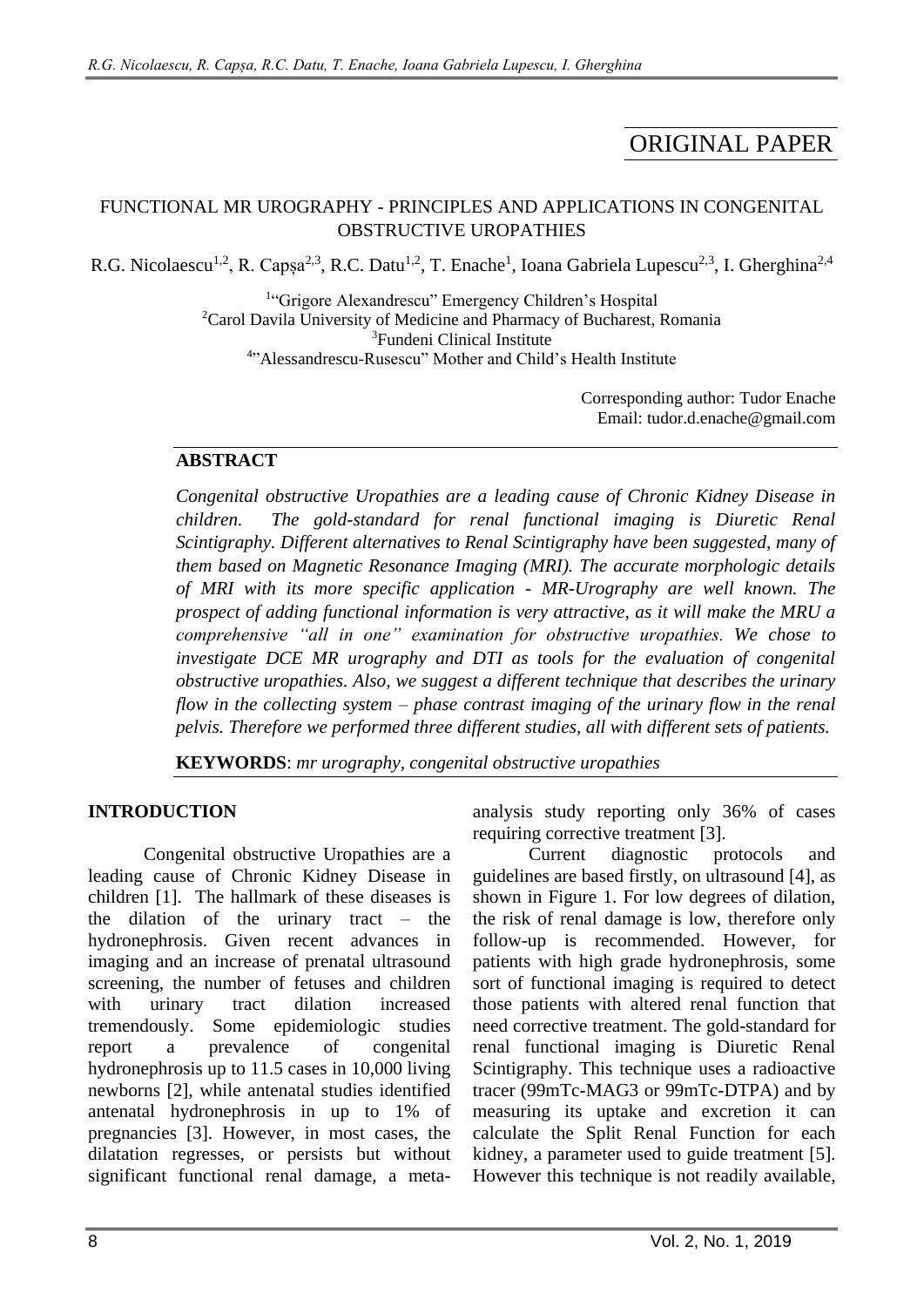



**Figure 1 – Imaging protocol for Urinary tract dilation in children. From Riccabona M, Avni FE, Blickman JG, Dacher J-N, Darge K, Lobo ML, et al. Imaging recommendations in pediatric uroradiology. Pediatr Radiol [Internet] 2009;39(8):891–8.**

Different alternatives to Renal Scintigraphy have been suggested, many of them based on Magnetic Resonance Imaging (MRI). The accurate morphologic details of MRI with its more specific application - MR-Urography are well known. The prospect of adding functional information is very attractive, as it will make the MRU a comprehensive "all in one" examination for obstructive uropathies.

Different techniques of functional MRU (fMRU) have been developed, which investigate different aspects of the renal function: Dynamic Contrast Enhanced MR Urography [6–12], Diffusion Tensor Imaging [13–19], Arterial Spin Labeling non-contrast perfusion imaging [20,21] or BOLD imaging [22,23]. We chose to investigate DCE MR urography and DTI as tools for the evaluation of congenital obstructive uropathies. Also, we suggest a different technique that describes the urinary flow in the collecting system – phase contrast imaging of the urinary flow in the renal pelvis. Therefore we performed three different studies, all with different sets of patients.

# **MATERIALS AND METHODS**

# *DCE MR Urography*

This technique involves imaging the kidneys dynamically during contrast medium administration for about 10-15 minutes. The signal characteristics over time are used to create a plot – the signal intensity-time curve. By analyzing the shape and amplitude of the curve, information about the renal function is extracted, most importantly, the split renal function (SRF).

Patient preparation is important. Good hydration is mandatory. Furthermore, diuretic load by Furosemide IV administration is helpful reducing artifacts and to make the method more sensitive.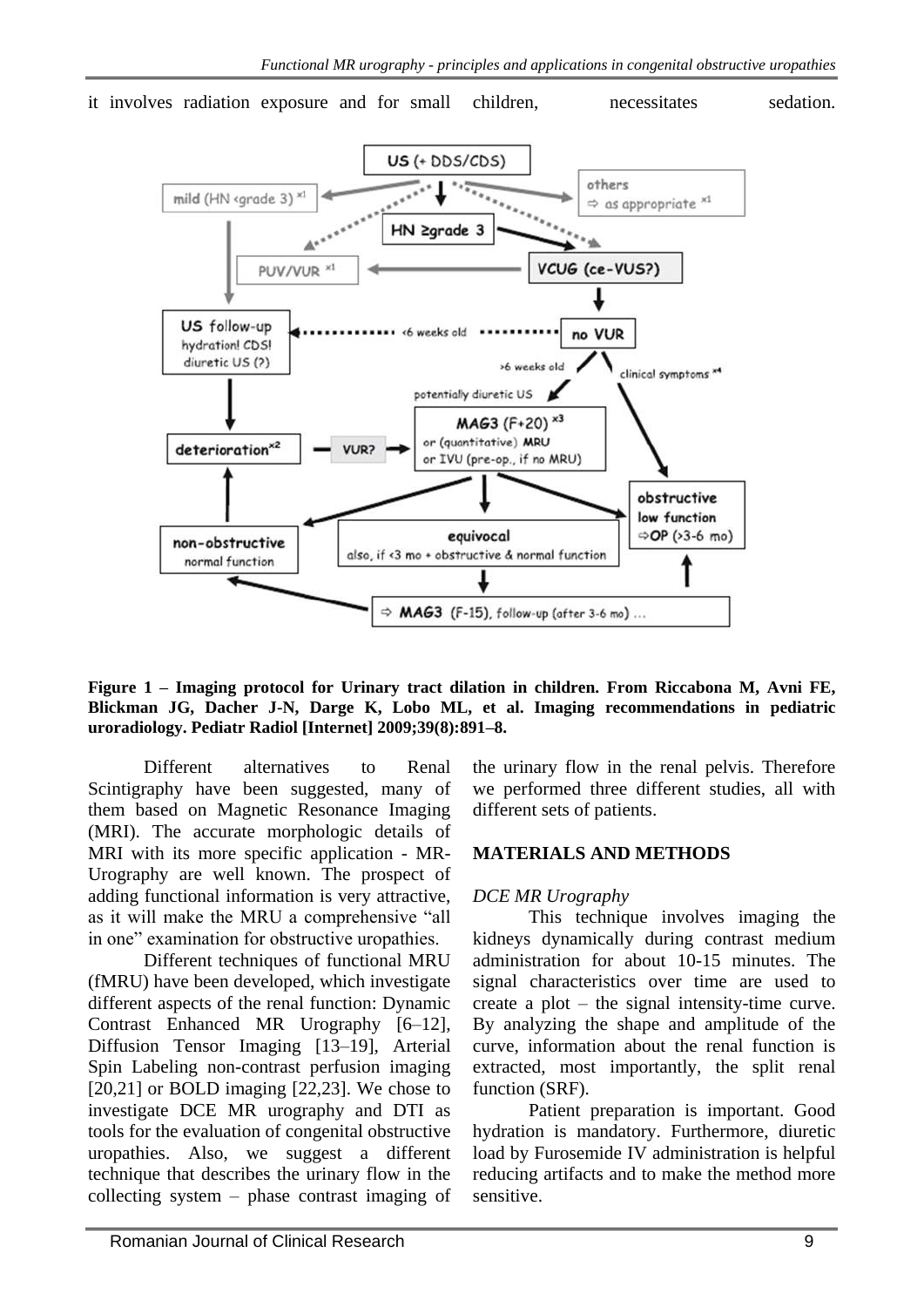We imaged one patient with obstructed pyelo-ureteral junction on a 1.5Tesla machine (Magnetom Aera, Siemens©, Erlangen, Germany). A 3D T1 MR Angiography sequence was used to acquire the images. The sequence should be very fast, with temporal resolution of less than 10 seconds. Specifically, we used a TWIST sequence (Time-resolved angiography With Interleaved Stochastic Trajectories) which allows scanning times as fast as 2.5 seconds. The field of view is set in coronal plane and must include the kidneys, bladder and aorta. The scanning is started after injection of the contrast medium and is repeated continuously for 10-15 minutes (Figure 2).



**Figure 2 – Snapshot of excretion phase in the dynamic scan of the kidneys by DCE Note the severely dilated, hypo functioning left kidney (Personal collection).**



#### **Figure 3 – Signal intensity – time curve with its components.**

The images are post-processed with dedicated software – the fMRU plugin [12] for ImageJ [24]. By setting a region of interest (ROI) in the renal parenchyma, the signal is measured over time, creating the signal

intensity-time curve (Figure 3). The results were then compared with the information from the diuretic renal scintigraphy.

#### *Diffusion Tensor Imaging*

This technique gives a measure of the anisotropy of diffusion of water molecules. That is the property of the water molecules in a specific structure to diffuse preferentially along predetermined pathways. The architecture of the kidney is particular: in the cortex the glomeruli and tubules are chaotically arranged, therefore water molecules are moving in every direction; in the medulla the tubules are organized in a radial distribution, so the water molecules are moving only in certain directions – it is anisotropic. The anisotropy degree can be quantified and is expressed as the fractional anisotropy (FA) coefficient [25]. The diffusion directions can be visualized by tractography which renders the diffusion vectors (Figure 4). The sequence we used is a modified DTI sequenced used to study the brain. For the kidney we applied the diffusion gradient in six directions [13,26] and used the maximum b value of 400 [27].



**Figure 4 – Tractography in normal kidney. Diffusion directions are color coded: red – left to right; green – head to feet; blue – anterior to posterior (Personal collection).**

The scanning is performed in free breathing and takes 60 seconds, but for optimum quality it may be performed with respiratory triggering. The trace, ADC and FA maps are automated generated (Figure 5). We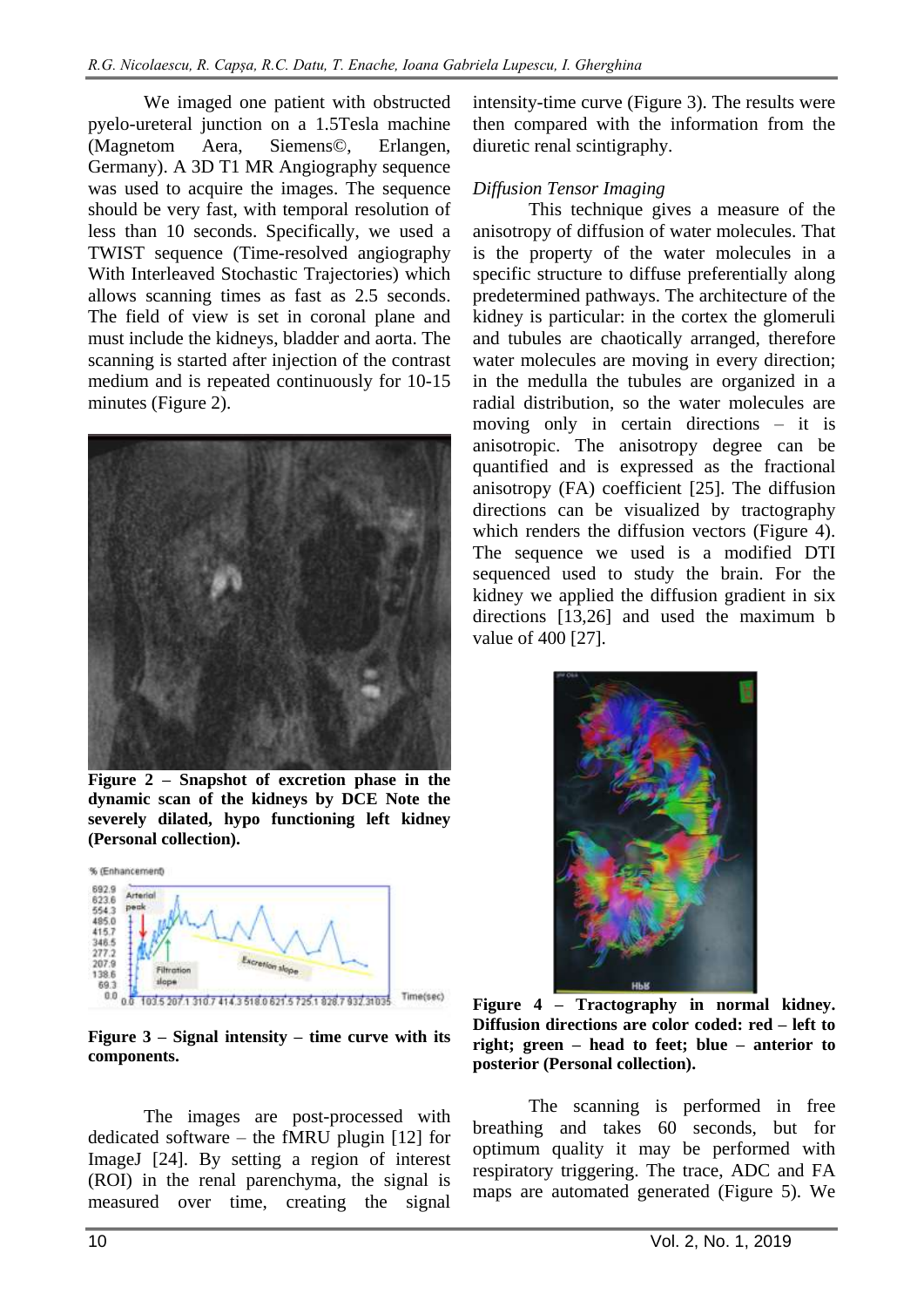imaged 10 patients with no history of renal disease, with the objective of detecting differences in the FA coefficient of medulla and cortex. We then examined 5 patients with obstructed urinary tract to explore if the cortical/medullary FA difference is noted.



**Figure 5 – Trace (left), ADC (middle) and FA map (right) images from DTI. Note the corticomedullary differentiation in the FA map image (Personal collection).**

#### *Urodynamic assessment by phase contrast imaging (PC)*

This method is based on the MRI's high sensitivity to motion. This technique encodes the velocity of moving protons by phase shifts. By measuring those phase shifts, the velocity of those protons can be found. The technique has been developed mainly for cardiovascular studies. We adapted such technique, by altering its parameters making it sensitive to the slow flow of the urine in the collecting system. First, we tested the sequence on 10 normal subjects with no renal disease, and then compared them to one obstructive patient. We performed the measurement of a single slice planned strictly perpendicular to the renal pelvis, collecting data about the flow that goes through the plane. Each measurement takes 2 seconds, so we performed several continuous measurements for 60 seconds. After the acquisition of images, regions of interest were drawn around the contour of the renal pelvis and in a control stationary area and flow parameters were measured – peak velocity, average velocity and flow.

## **RESULTS**

## *DCE MR Urography*

The most important part of the curve is the filtration slope. This represents the actual uptake of the Gadolinium by the renal parenchyma. Based on the assumption of bicompartimental distribution of the contrast medium and using linear regression, Rutland-Patlak plots are created considering aortic signal as reference (Figure 6). The slope values of the Rutland-Patlak plots for each kidney are compared and thus, the Split Renal Function is determined. To gain more accuracy, these values are combined with the volumetric assessment of each kidney (Figure 7).



**Figure 6 – Rutland-Patlak plots – red: normal kidney; blue: hypofunctional kidney.**

**Functional Results** 

| <b>Right Kidney</b>                                    | Left Kidney                                             |
|--------------------------------------------------------|---------------------------------------------------------|
| Volume (ml): 256                                       | Volume (ml): 110                                        |
| (961.70)                                               | 76.230                                                  |
| Renogram Area (%): 67<br>enogram Area + Volume (%): 83 | Renogram Area (%): 33<br>Renogram Area + Volume (%): 17 |
| atlak (%): 69.0                                        | Pattak (%): 31.0                                        |
| Patlak + Volume (%): 84                                | tlak + Volume (%): 16.0                                 |

**Figure 7 – Calculation output describing the split renal function.**

The results observed were similar to the information revealed by renal scintigraphy (Figure 8).

Furthermore, by analyzing the late part of the curve, the excretion curve, a pattern of obstruction is observed in the obstructed kidney (Figure 9).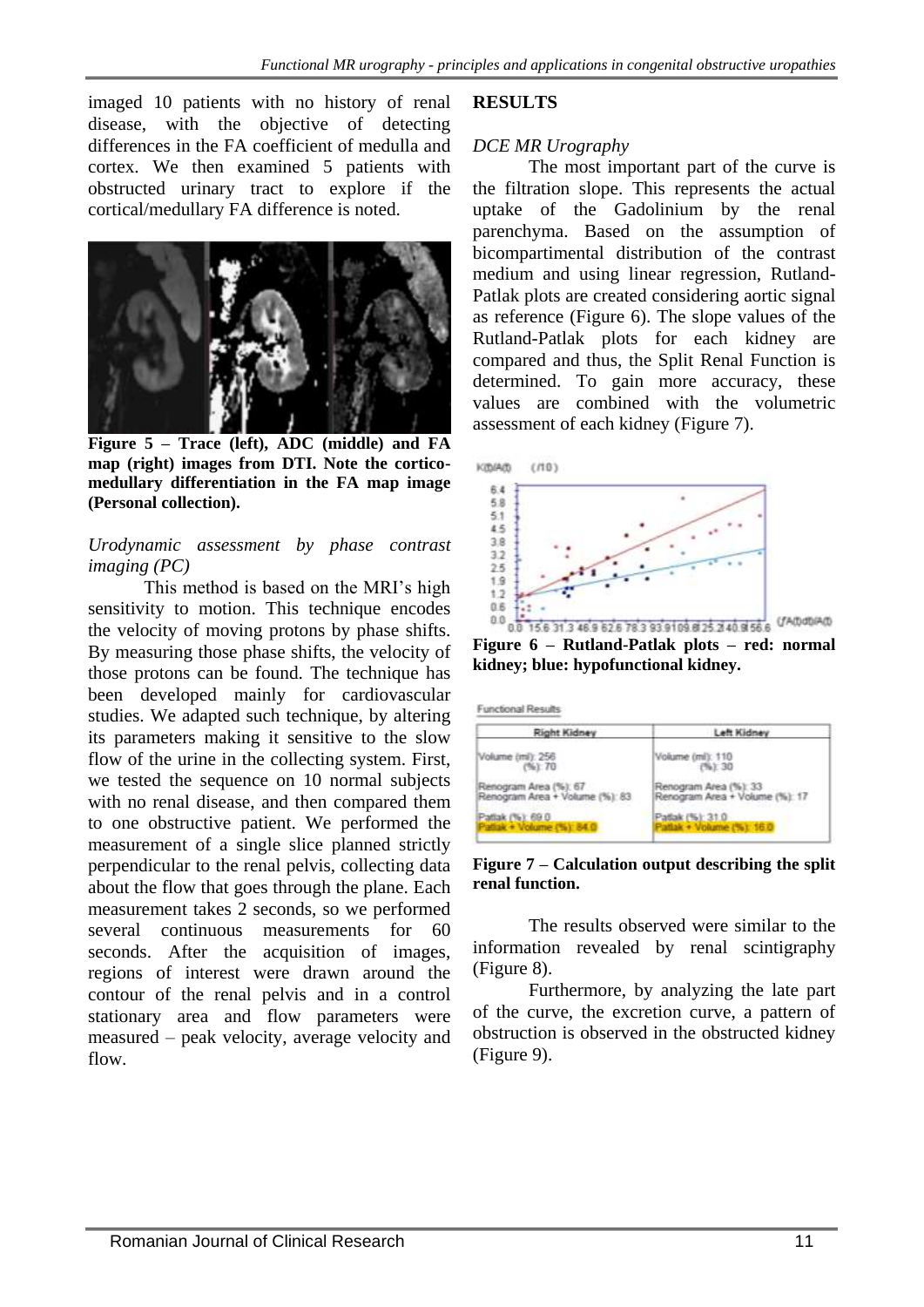

**Figure 8 – Renal scintigraphy results. Notice similar split renal function.**



**Figure 9 – Excretion curves: left – normal; right – obstruction.**

#### *Diffusion Tensor Imaging*

In normal kidneys, FA map images reveal a very good cortico-medullary differentiation – the cortex has homogenous low signal, whereas the pyramids are hyperintense (Figure 10).

When measured, the FA values in cortex were significantly lower than in the medulla – 0.19 vs. 0.5 [28].



**Figure 10 – FA map with measuring the FA coefficient in an upper pyramid.**

Tractography reveals tightly packed diffusion tracts in the pyramids, oriented radially towards the papilla (Figure 11).



**Figure 11 – Tractography image in normal kidney.**

In obstructed kidneys with altered renal function, the FA values in medulla decrease considerably, as low as the cortical values (median of 0.15 in cortex and 0.17 in medulla). Tractography reveals changes as well; the medullary tracts in the pyramids are fewer and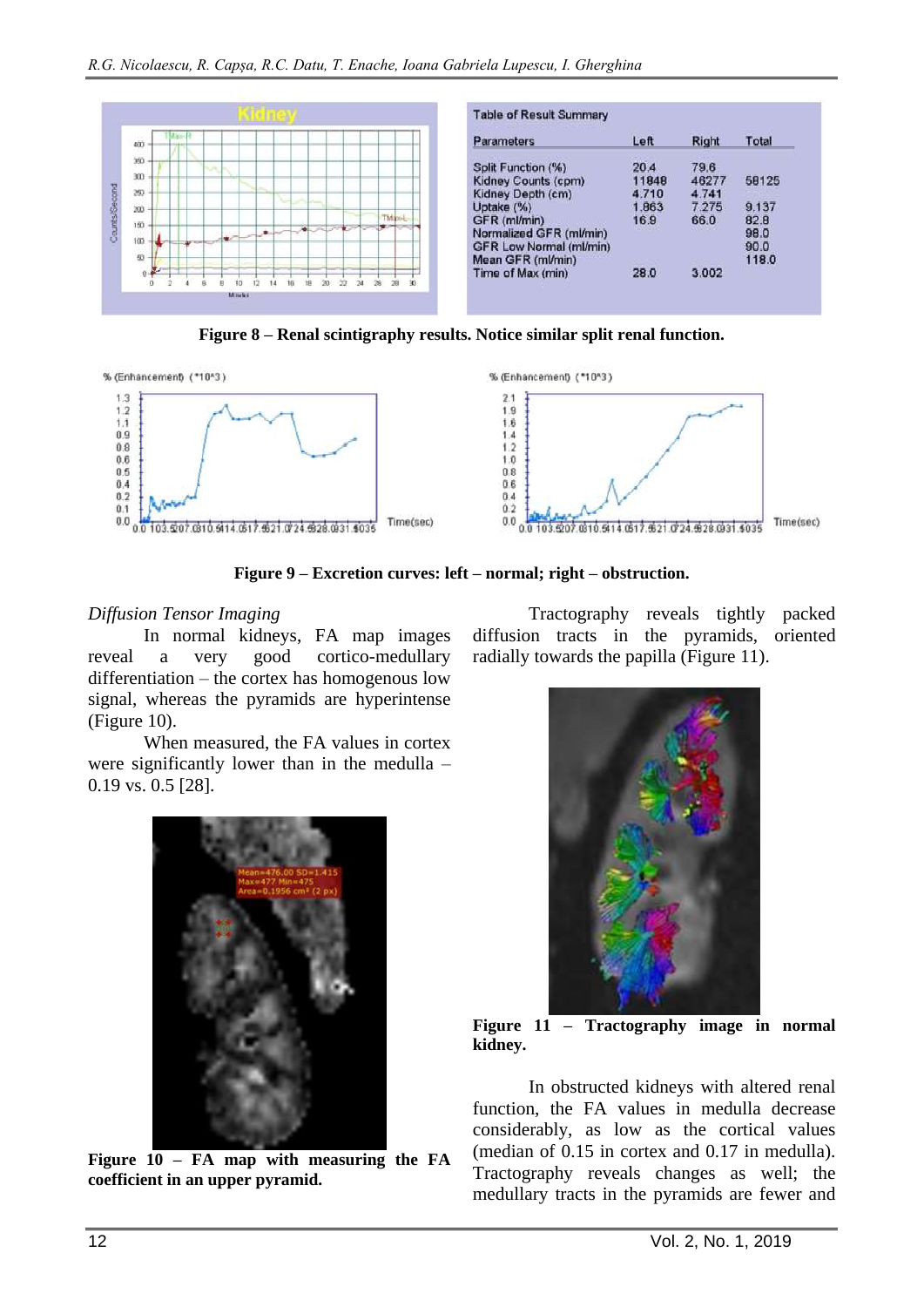disorganized compared to the normal kidney (Figure 12).



**Figure 12 – Tractography images of both kidneys of a patient with Obstruction of the ureteropelvic junction: a – normal kidney; b – obstructed kidney.**

#### *Urodynamic assessment by phase contrast imaging (PC)*

In normal kidneys, the urinary flow in the renal pelvis has two components – a baseline low velocity flow over which several peaks of higher velocity are superimposed that correspond to peristaltic waves (Figure 13).

The baseline flow was measured 0.047 ml/sec, whereas the peristaltic waves were an average of 3 per minute, with velocities up to 1,7 cm/s.



**Figure 13 – Peak velocity graph in a normal renal pelvis (blue) compared to control stationary tissue (green).**

Next, we assessed the obstructed kidney, and, although we couldn't measure the transstenotic velocity and pressure gradient because of poor resolution, we found fewer peaks of lower amplitude, suggesting poor contractility of long-standing obstructed renal pelvises (Figure 14).



**Figure 14 – Peak velocity graph showing a normal pattern of flow in the healthy kidney (blue) and an abnormal flow of the obstructed kidney – few and low amplitude peaks.**

#### **DISCUSSIONS**

 MRI is famous for delivering exquisite anatomical information about the reno-urinary system. Recent research is oriented towards developing MRI methods of functional imaging of the kidney. Several biomarkers have been studied, each exploring a different aspect of the renal function. Describing the uptake and excretion of Gadolinium based contrast media, DCE-MRI gives information about the glomerular filtration [29,30]. The results are compared for both kidneys, and thus the Split Renal Function is determined. For a more thorough evaluation, volumetric data about the parenchyma is added. This method has been proven accurate compared to conventional renal scintigraphy [31] and several applications were studied. In patients with renal artery stenosis with reno-vascular hypertension, by measuring the GFR by DCE before and after administration of Angiotensin converting enzyme inhibitor, a decrease in GFR was noticed compared to controls without stenosis [6]. In renal transplant, DCE-MRI can distinguish between acute tubular necrosis (ATN) and acute reject by perfusion parameters [32].

In obstructive uropathies, the main role for DCE-MRI is to describe to functional impact of the obstruction. The Split renal Function is calculated, which, in turn is used to guide the treatment. Furthermore, the contrast medium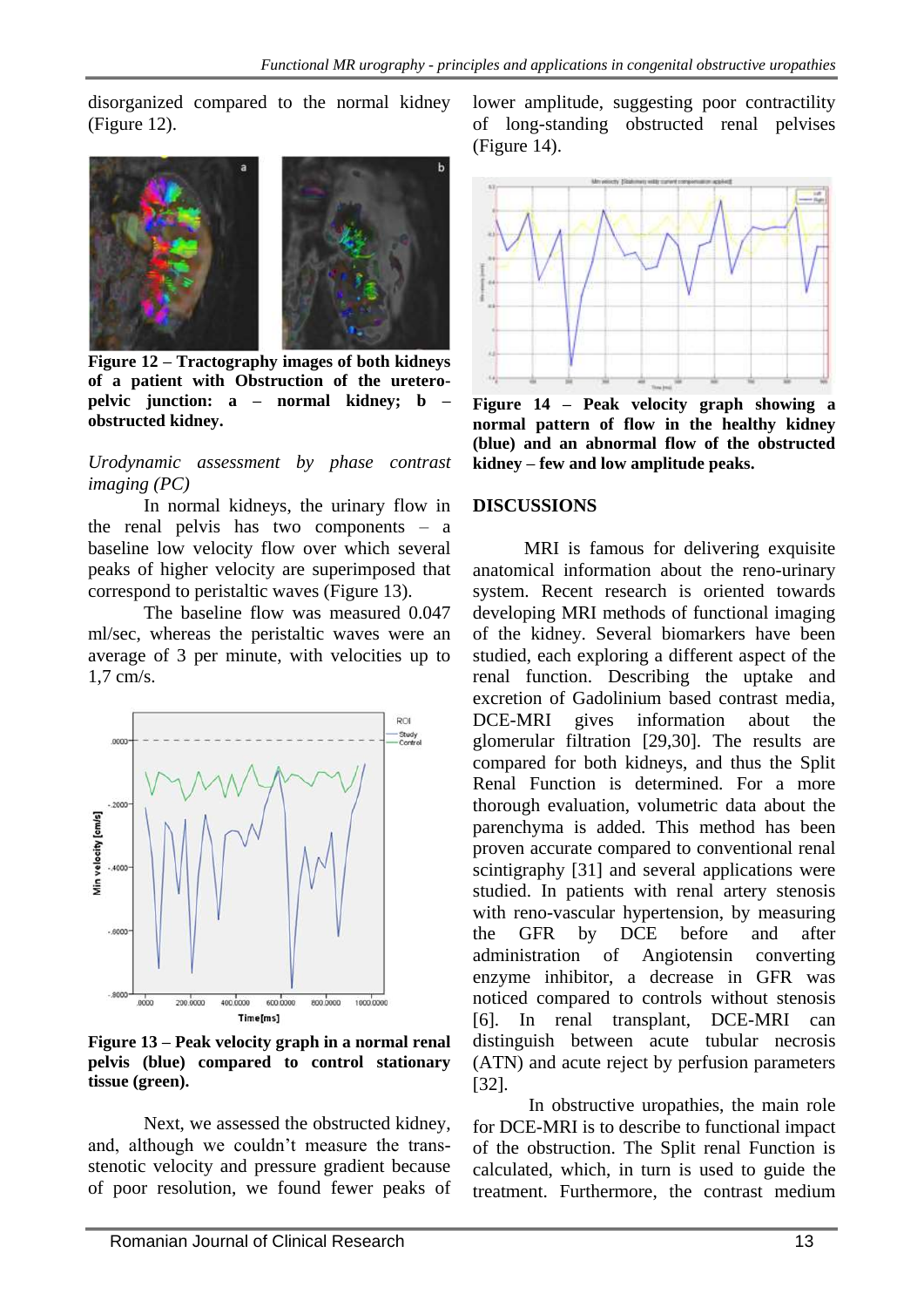clearance from the excretory system can be analyzed to detect obstruction, a feature useful in operated patients with postoperative dilatation.

There are some limitations, however. This technique is based on several assumptions. Firstly, unlike scintigraphy it doesn't measure directly the concentration of the contrast medium, it measures the signal resulted from the magnetic interaction between the contrast medium and the local environment. Thus, the Gadolinium concentration is an estimate based on the magnetic properties of renal tissue. And studies have shown that in vivo values may be different than in vitro ones [33]. Secondly, in another assumption, the contrast medium is distributed only in the vascular and tubular compartments (bicompartimental pharmacokinetic model), ignoring the possible diffusion outside the tubules [34].

Diffusion Tensor Imaging has the advantage of being an exam without contrast media, thus eliminating concerns about chronic kidney disease patients, or about Gadolinium tissue deposition, especially in children [35]. This technique evaluates damage in the renal tubules. Feasible in a variety of pathologies like chronic kidney disease [36], acute renal injury [37], diabetes [38], polycystic renal disease [18] or renal masses [39], it has been proven useful for congenital urinary obstruction also [40][41]. Jaimes et al [41], for example, detected a significant difference in the FA coefficient in the medulla of obstructed kidneys and medulla of normal kidneys. Thus, kidney DTI provides a quantifiable parameter about the microstructural damage in the renal pyramids. One current limitation is the lack of standardization of the measuring technique between different vendors and different machines.

Urodynamic assessment by phase contrast imaging is a novel technique that we introduced, and although it lacks enough large scales studies, it has potential of delivering of another parameter of a different aspect of renal function. Currently, the gold standard for upper urinary tract urodynamics is the invasive Whitaker test [42]. A tool that would describe the urinary flow non-invasively would be invaluable, especially for dilated systems with non-certain obstruction as is the case for operated patients. The technique we suggest

might be able to fill this gap. However more research is needed.

# **CONCLUSIONS**

In conclusion, renal functional imaging by MRI is an attractive topic as there are several techniques proven to be feasible and other worthy of research. fMRU is also attractive because it studies different aspects of renal function thus helping to better understand different disease processes, non-invasively, without the need for repeating biopsies. However, all these methods have not been standardized for out of the box clinical practice and need to be optimized for each hardware and software setting. Joint effort of medical doctors, medical physicists, engineers and hardware and software vendors is needed to make these techniques reproducible on most machines.

## **REFERENCES**

[1]Chevalier RL. Congenital Urinary Tract Obstruction: The Long View. Adv Chronic Kidney Dis [Internet]. 2015 Jul;22(4):312–9.

[2]Garne E, Loane M, Wellesley D, Barisic I, EUROCAT Working Group. Congenital hydronephrosis: Prenatal diagnosis and epidemiology in Europe. J Pediatr Urol [Internet]. 2009 Feb;5(1):47–52.

[3]Lee RS, Cendron M, Kinnamon DD, Nguyen HT. Antenatal Hydronephrosis as a Predictor of Postnatal Outcome: A Meta-analysis. Pediatrics [Internet]. 2006 Aug 1;118(2):586–93.

[4]Riccabona M, Avni FE, Blickman JG, Dacher J-N, Darge K, Lobo ML, et al. Imaging recommendations in paediatric uroradiology: minutes of the ESPR workgroup session on urinary tract infection, fetal hydronephrosis, urinary tract ultrasonography and voiding cystourethrography, Barcelona, Spain, June 2007. Pediatr Radiol [Internet]. 2008 Feb 11;38(2):138-45.

[5]Ulman I, Jayanthi VR, Koff SA. The long-term followup of newborns with severe unilateral hydronephrosis initially treated nonoperatively. J Urol [Internet]. 2000 Sep;164(3 Pt 2):1101–5.

[6]Grenier N, Trillaud H, Combe C, Degrèze P, Jeandot R, Gosse P, et al. Diagnosis of renovascular hypertension: feasibility of captopril-sensitized dynamic MR imaging and comparison with captopril scintigraphy. Am J Roentgenol [Internet]. 1996 Apr;166(4):835–43.

[7]Michaely HJ, Schoenberg SO, Oesingmann N, Ittrich C, Buhlig C, Friedrich D, et al. Renal Artery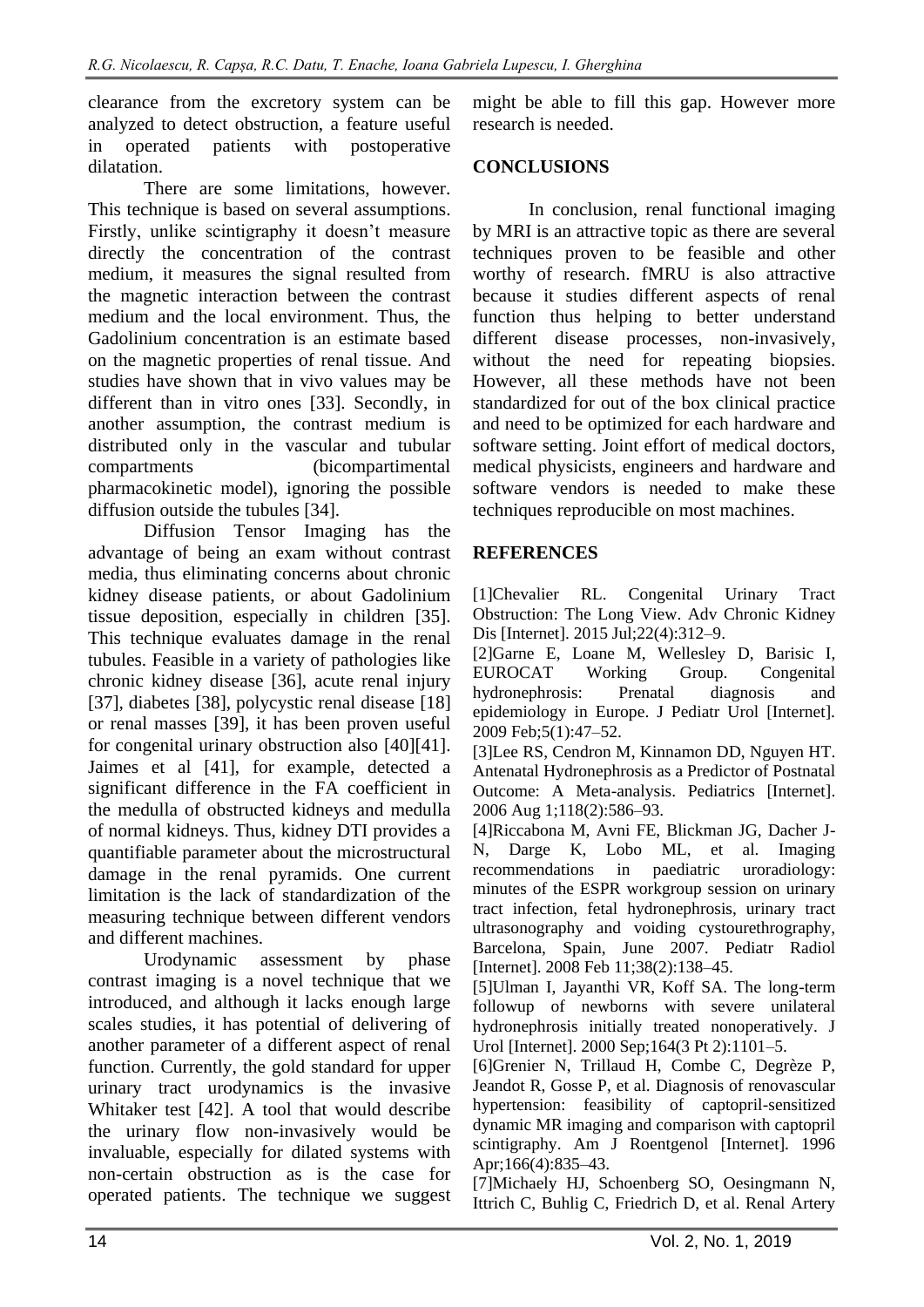Stenosis: Functional Assessment with Dynamic MR Perfusion Measurements—Feasibility Study. Radiology [Internet]. 2006 Feb;238(2):586–96.

[8]Szolar DH, Preidler K, Ebner F, Kammerhuber F, Horn S, Ratschek M, et al. Functional magnetic resonance imaging of human renal allografts during the post-transplant period: preliminary observations. Magn Reson Imaging [Internet]. 1997;15(7):727–35. [9]McDaniel BB, Jones RA, Scherz H, Kirsch AJ, Little SB, Grattan-Smith JD. Dynamic Contrast-Enhanced MR Urography in the Evaluation of Pediatric Hydronephrosis: Part 2, Anatomic and Functional Assessment of Uteropelvic Junction Obstruction. Am J Roentgenol [Internet]. 2005 Dec 23;185(6):1608–14.

[10]Rohrschneider WK, Haufe S, Wiesel M, Tönshoff B, Wunsch R, Darge K, et al. Functional and Morphologic Evaluation of Congenital Urinary Tract Dilatation by Using Combined Static-Dynamic MR Urography: Findings in Kidneys with a Single Collecting System. Radiology [Internet]. 2002 Sep 1;224(3):683–94.

[11]Grattan-Smith JD, Little SB, Jones RA. MR urography evaluation of obstructive uropathy. Pediatr Radiol [Internet]. 2008 Jan 11;38(S1):49–69. [12]Vivier P-H, Dolores M, Taylor M, Dacher J-N. MR urography in children. Part 2: how to use ImageJ MR urography processing software. Pediatr Radiol [Internet]. 2010 May 25;40(5):739–46.

[13]Özkan MB, Marterer R, Tscheuner S, Yildirim UM, Ozkan E. The role of kidney diffusion tensor magnetic resonance imaging in children. Egypt J Radiol Nucl Med [Internet]. 2016 Dec 1;47(4):1599–611.

[14]Jaimes C, Darge K, Khrichenko D, Carson RH, Berman JI. Diffusion tensor imaging and tractography of the kidney in children: feasibility and preliminary experience. Pediatr Radiol [Internet]. 2014 Jan 11;44(1):30–41.

[15]Wang W, Pui MH, Guo Y, Wang L, Wang H, Liu M. 3T magnetic resonance diffusion tensor imaging in chronic kidney disease. Abdom Imaging [Internet]. 2014 Aug 13;39(4):770–5.

[16]Tewes S, Gueler F, Chen R, Gutberlet M, Jang M-S, Meier M, et al. Functional MRI for characterization of renal perfusion impairment and edema formation due to acute kidney injury in different mouse strains. Long D, editor. PLoS One [Internet]. 2017 Mar 20;12(3):e0173248.

[17]Razek AAKA, Al-Adlany MAAA, Alhadidy AM, Atwa MA, Abdou NEA. Diffusion tensor imaging of the renal cortex in diabetic patients: correlation with urinary and serum biomarkers. Abdom Radiol [Internet]. 2017 May 2;42(5):1493– 500.

[18]Lupica R, Mormina E, Lacquaniti A, Trimboli D, Bianchimano B, Marino S, et al. 3 TeslaDiffusion Tensor Imaging in Autosomal Dominant Polycystic Kidney Disease: The Nephrologist's Point of View. Nephron [Internet]. 2016;134(2):73– 80.

[19]Feng Q, Ma Z, Zhang S, Wu J. Usefulness of diffusion tensor imaging for the differentiation between low-fat angiomyolipoma and clear cell carcinoma of the kidney. Springerplus [Internet]. 2016;5:12.

[20]Artz NS, Sadowski EA, Wentland AL, Grist TM, Seo S, Djamali A, et al. Arterial spin labeling MRI for assessment of perfusion in native and transplanted kidneys. Magn Reson Imaging [Internet]. 2011 Jan; 29(1): 74–82.

[21]Detre JA, Zhang W, Roberts DA, Silva AC, Williams DS, Grandis DJ, et al. Tissue specific perfusion imaging using arterial spin labeling. NMR Biomed [Internet]. 1994 Mar;7(1–2):75–82.

[22]Li L-P, Vu AT, Li BSY, Dunkle E, Prasad P V. Evaluation of intrarenal oxygenation by BOLD MRI at 3.0T. J Magn Reson Imaging [Internet]. 2004 Nov;20(5):901–4.

[23]Prasad P V, Epstein FH. Changes in renal medullary pO2 during water diuresis as evaluated by blood oxygenation level-dependent magnetic resonance imaging: effects of aging and cyclooxygenase inhibition. Kidney Int [Internet]. 1999 Jan;55(1):294–8.

[24]Schneider CA, Rasband WS, Eliceiri KW. NIH Image to ImageJ: 25 years of image analysis. Nat Methods 2012 97. 2012 Jun 28;

[25]Ries M, Jones RA, Basseau F, Moonen CT, Grenier N. Diffusion tensor MRI of the human kidney. J Magn Reson Imaging [Internet]. 2001 Jul;14(1):42–9.

[26]Palmucci S, Cappello G, Attinà G, Foti PV, Siverino ROA, Roccasalva F, et al. Diffusion weighted imaging and diffusion tensor imaging in the evaluation of transplanted kidneys. Eur J Radiol open [Internet]. 2015;2:71–80.

[27]Chuck NC, Steidle G, Blume I, Fischer MA, Nanz D, Boss A. Diffusion Tensor Imaging of the Kidneys: Influence of b-Value and Number of Encoding Directions on Image Quality and Diffusion Tensor Parameters. J Clin Imaging Sci [Internet]. 2013;3:53.

[28]Nicolaescu R, Lupescu I, Preda E, Capsa R, Gherghina I. Diffusion Tensor Imaging-A New Biomarker for Evaluation of Renal Function: Preliminary Results and Literature Review. Rom J Urol [Internet]. 2017;16(1):9–14.

[29]Zhang JL, Rusinek H, Chandarana H, Lee VS. Functional MRI of the kidneys. J Magn Reson Imaging [Internet]. 2013 Feb;37(2):282–93.

[30]Zhang JL, Rusinek H, Bokacheva L, Chen Q, Storey P, Lee VS. Use of cardiac output to improve measurement of input function in quantitative